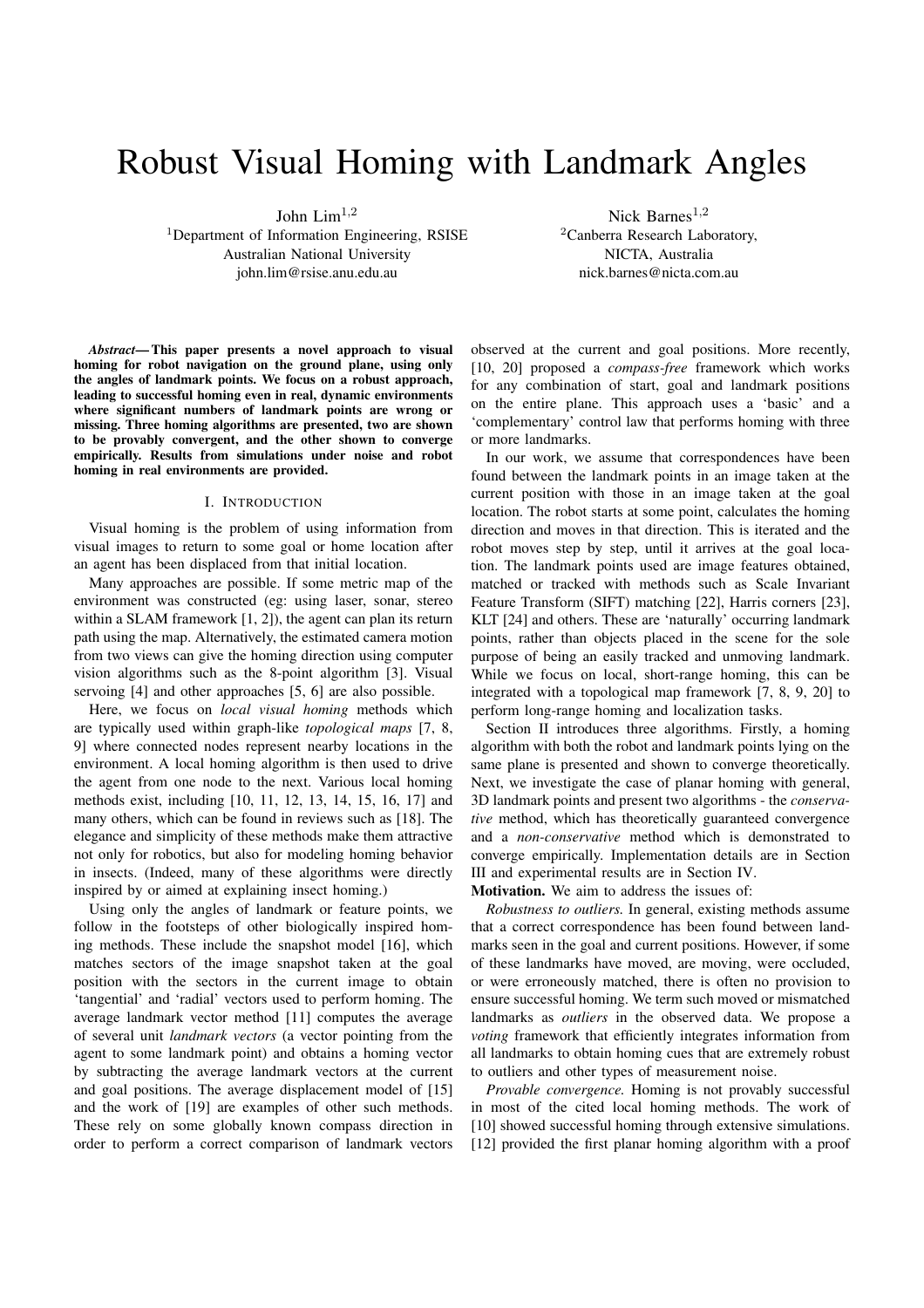of convergence. This paper differentiates itself from [12], by proposing provably convergent algorithms for the more general case where the relative rotation between current and goal positions need not be known (compass-free), and where the landmarks need not lie on the same plane as the robot.

#### II. THEORY

Let the goal or home be a point  $G$  and the current location of the robot be the point  $C$ . Images of the environment are taken at both points. At each step, the robot uses this image pair to compute and move in some homing direction, h. Hence, C changes location with each iteration and homing is successful when  $C$  converges on  $G$ . Define convergence as moving the robot to within some neighbourhood of G and having it remain in that neighbourhood. We begin with the observation that:

*Observation 1:* The robot converges, if at each iteration, it takes a small step in the computed direction h, such that the angle between  $\overline{CG}$  and h is less than  $90^\circ$ .

C lies on a circle centered on G with radius  $|\overrightarrow{CG}|$ . If the movement of the robot is small, it will always move *into* the circle if homing direction h deviates from  $C\acute{G}$  by less than  $90°$ (At exactly  $90^\circ$  from  $\overrightarrow{CG}$ , the robot moves off the circle in a tangent direction). This ensures that each step the robot makes will take it a little closer to the goal (since it is moving into the circle). Hence the robot-goal distance decreases monotonically, and at the limit, it will reach G. (In practice, robot motion is not infinitesimally small, but as long as the angle between h and  $\overrightarrow{CG}$  is not too close to  $90^\circ$ , the above still holds true.)

### *A. The Case of the Planar World*

Consider the case in which both robot and landmark points lie on a plane. Given 2 landmarks  $L_1$  and  $L_2$  (Figure 1(a)), and the current position at point C, the *inter-landmark angle* is the angle between the two rays  $CL_1$  and  $CL_2$ . All points on circular arc  $L_1CL_2$  observe the same angle ∠ $L_1CL_2$ . Following [10], we define a convention where angle  $\angle L_1CL_2$ is consistently measured, going from  $\overline{CL}_1$  to  $\overline{CL}_2$ , in a anticlockwise (or clockwise) direction. Then any point on arc  $L_1CL_2$  will have acute  $\angle L_1CL_2$  (or obtuse, if measuring in the clockwise direction). The inter-landmark angle observed at the current position,  $\angle L_1CL_2$ , is the current angle, whilst that observed at the goal position,  $\angle L_1GL_2$ , is the goal angle.

The circular arc  $L_1CL_2$  is termed a *horopter*. The dashed landmark line  $L_1L_2$  splits the plane into upper and lower halfplanes. Let the set of points on the horopter be  $R_0$ ; let the region in the upper half-plane and within the horopter be  $R_1$ ; the region outside the horopter (shaded region in Figure 1(a)) be  $R_2$ ; and the region in the lower half-plane be  $R_3$ .

In the configuration of Figure  $1(a)$  and using the anticlockwise angle measurement convention, if  $C$  lies on the horopter, and G lies within  $R_1$ , that is  $G \in R_1$ , then  $\angle L_1GL_2$  $\angle L_1CL_2$ . However, if  $G \in R_2$ , then  $\angle L_1GL_2 < \angle L_1CL_2$ . Furthermore, the anticlockwise convention for measuring angles implies that if point  $P \in R_1 \cup R_2$ , then  $\angle L_1PL_2$  is acute, but if  $P \in R_3$ , then  $\angle L_1PL_2$  is obtuse. Therefore,

 $C \in R_0 \cup R_1 \cup R_2$  and  $G \in R_3$ , implies  $\angle L_1CL_2 < \angle L_1GL_2$ since acute angles are always smaller than obtuse ones.

The acute-obtuse cases are reversed if  $C$  lies on the other side of the line  $L_1L_2$  (the lower half-plane). Angle  $\angle L_1CL_2$ is now acute when measured in the clockwise direction and obtuse if measured in the anticlockwise. An analysis will yield relationships symmetrical to the above.

With this, given knowledge of whether the current or the goal angle is larger, one can constrain the location of  $G$  to one of regions  $R_1, R_2, R_3$ . However, since distance from the current point to the landmarks is unknown, we know neither the structure of the horopter nor that of the line  $L_1L_2$ . Even so, one can still obtain valid but weaker constraints on the location of G purely from the directions of the landmark rays.

These constraints on  $G$  come in two types. Type 1: Define a region  $R_{A1}$  that lies between vectors  $CL_1$  and  $CL_2$  (shaded region in Figure 1(b)). Let the complement of  $R_{A1}$  be  $R_{B1} =$  $R_{A1}^c = \Pi \setminus R_{A1}$ , where  $\Pi$  is the entire plane and  $\setminus$  denotes set difference.  $R_{B1}$  is the Type 1 constraint region (the entire unshaded region in Figure 1(b)) and G must lie within  $R_{B1}$ .

Type 2: Let  $R_{A2}$  lie between the vectors  $-\overline{CL_1}$  and  $-\overline{CL_2}$ (shaded region in Figure 1(c)). The Type 2 constraint region is the complement set,  $R_{B2} = R_{A2}^c$  (the unshaded region).

*Lemma 1:* If an acute current angle is greater than the goal angle, then  $G \in R_{B1}$  but if it is less than the goal angle, then  $G \in R_{B2}$ . If an obtuse current angle is greater than the goal angle, then  $G \in R_{B2}$  but if it is less, then  $G \in R_{B1}$ .

*Proof:* If  $\angle L_1CL_2$  is acute and  $\angle L_1CL_2 > \angle L_1GL_2$ , the goal,  $G$ , must lie in  $R_2$ .  $R_{A1}$  is the shaded area in Figure 1(b), which does not intersect  $R_2$ . One can see that for any C lying on the horopter,  $R_{A1}$  never intersects  $R_2$ .  $R_2$  is a subset of  $R_{B1}$ . Hence,  $G \in R_2 \Rightarrow G \in R_{B1}$ .

Conversely, if  $\angle L_1CL_2$  is acute and  $\angle L_1CL_2 < \angle L_1GL_2$ , then  $G \in R_1 \cup R_3$  and  $G \notin R_2$ .  $R_{A2}$  is the shaded area in Figure 1(c) and  $R_{A2} \cap (R_1 \cup R_3) = \emptyset$  for any point C on the horopter. So,  $G \in (R_1 \cup R_3) \subset R_{B2}$ .

For obtuse  $\angle L_1CL_2$  (when using the clockwise convention), the proof is symmetrical to the above (that is, if  $\angle L_1CL_2 > \angle L_1GL_2$ , then  $G \in R_1 \cup R_3$  and  $(R_1 \cup R_3) \subset$  $R_{B2}$  so  $G \in R_{B2}$ . Also, if  $\angle L_1CL_2 < \angle L_1GL_2$ , then  $G \in R_2$  and  $R_2 \subset R_{B1}$  so  $G \in R_{B1}$ ).

From the constraints on G, we can now define constraints on  $\overline{CG}$ . Some region, R, consists of a set of points,  $\{P_1, P_2 \cdots P_i, \dots\}$ . We define a set of direction vectors:

$$
D = \{ \mathbf{d_j} \mid \mathbf{d_j} = \frac{\overrightarrow{CP_i}}{|\overrightarrow{CP_i}|}, \ \forall \ i > 0, j \leq i \}
$$
 (1)

such that for every point in set R there exists some  $k > 0$ and some  $\mathbf{d_j} \in D$  such that  $P_i = C + k \mathbf{d_j}$ . (A robot starting at C and moving k units in direction  $\mathbf{d_i}$  will arrive at  $P_i$ ). As an example, consider the case in Figure 1(b). Let  $CL_1$ <sup>'</sup> correspond to the polar coordinate angle,  $\theta$ , of  $\theta_{\overrightarrow{CL_1}} = 0$ , and let the direction of  $\theta$  vary in the anticlockwise direction. Then, region  $R_{A1}$  maps to the fan of vectors with polar angle  $0 < \theta < \theta_{\overrightarrow{CL_2}}$  whilst region  $R_{B1}$  maps to the vectors with polar angle  $\theta_{\overrightarrow{CL_2}}^{\overrightarrow{L_2}} < \theta < 360^\circ$ .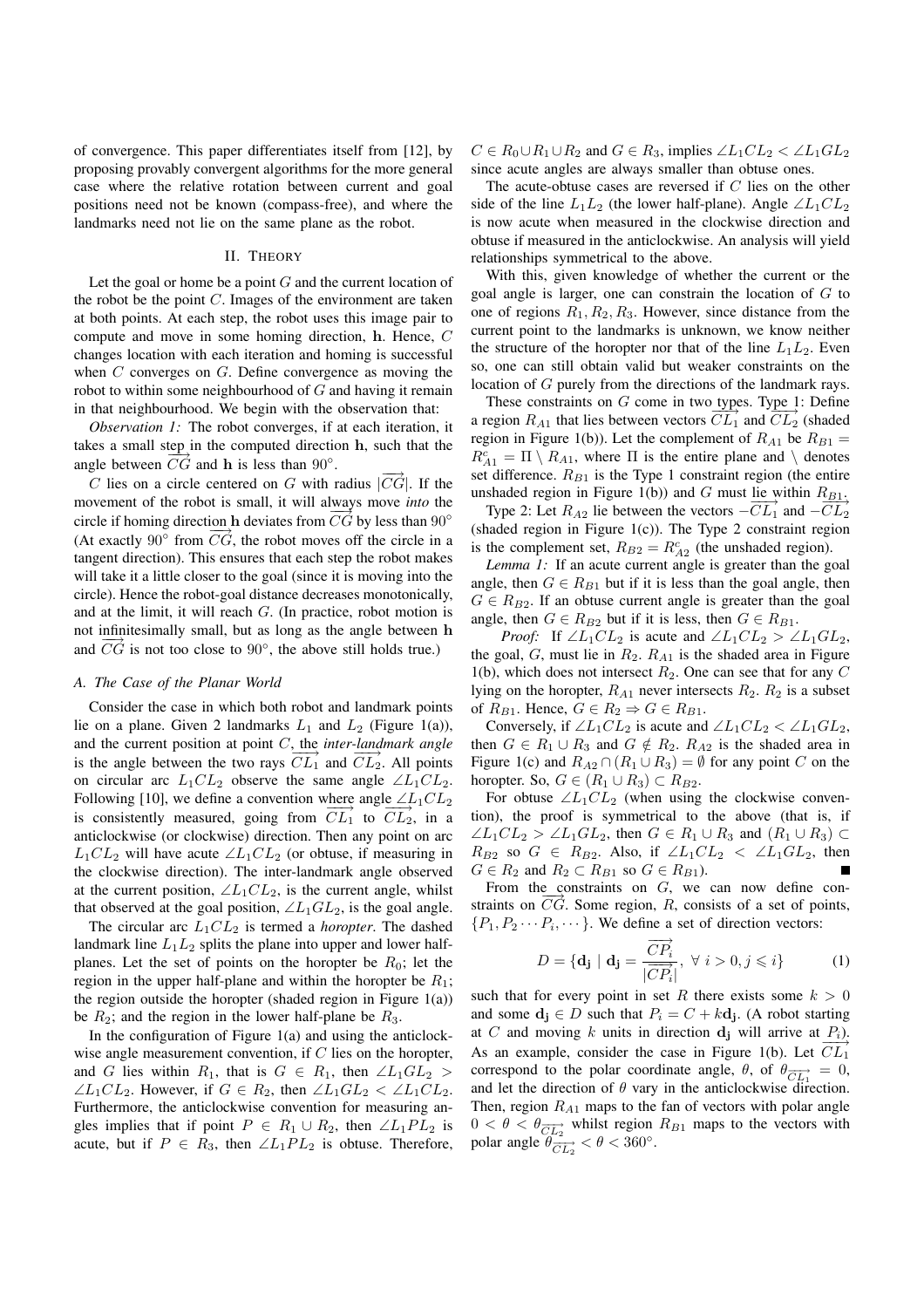

Fig. 1. (a) Horopter  $L_1CL_2$  and line  $L_1L_2$  splits the plane into 3 regions. (b-c) Regions  $R_{A1, A2}$  (shaded) and  $R_{B1, B2}$  (everything that is unshaded).

 $\overrightarrow{CG}$  is the vector pointing from current to goal location. Recovering it guarantees convergence (moving in the direction  $\overline{CG}$  repeatedly will, inevitably, bring the robot to G). It also gives the most efficient path (the straight line) to the goal. In the following, we are interested only in the direction of  $C\acute{G}$ and we will use  $\overrightarrow{CG}$ , and the unit vector in the direction  $\overrightarrow{CG}$ , interchangeably. Then:

*Theorem 1:* From one landmark pair, Lemma 1 constrains G within regions  $R_{B1}$  or  $R_{B2}$ . Equation 1 maps this to a set of directions, D, where  $\overrightarrow{CG} \in D$ . For N landmarks, we have up to  ${}^N C_2$  vector sets  $\{D_1, D_2, \cdots D_{N_C_2}\}$ .  $\overrightarrow{CG}$  lies in their intersection,  $D_{res} = D_1 \cap D_2 \cap \cdots \cap D_{N_{C_2}}$ .

Assuming isotropically distributed landmarks, as  $N \to \infty$ ,  $D_{res} = \overrightarrow{CG}$ . In practice, successful homing only requires N to be large enough, such that a homing direction can be chosen, that is less than  $90^\circ$  from *every* vector in  $D_{res}$ . It will then be less than 90 $\degree$  from  $\overrightarrow{CG}$  and from Observation 1, the robot will converge. A stricter condition is to have the maximum angle between any two vectors in  $D_{res}$  less than  $90^\circ$ . Then all vectors in  $D_{res}$  will be less than 90 $\degree$  from  $\overrightarrow{CG}$ .

# *B. Robot on the Plane and Landmarks in 3D*

Whilst the robot can move on some plane with normal vector, n, the observed landmark points will, in general, not lie on that plane. Here, we extend the previous results to this more general situation. It is not unreasonable to assume that the robot knows which direction is 'up', that is, the normal to the ground plane. Then, we can measure angles according to the same clockwise or anticlockwise conventions as before.

Let  $C, G$  lie on the x-y plane (so normal vector  $n$  is the z-axis) and suppose  $C$  lies in the negative-x region. There always exists some plane passing through two 3D points such that this plane is orthogonal to the x-y plane. So, without loss of generality, we can let the landmark pair  $L_1, L_2$  lie on the yz plane. There exists a circular arc passing through  $L_1$ ,  $C$  and  $L_2$ . Revolving the arc about line  $L_1L_2$  sweeps out a surface of revolution. The portion of the surface that lies in the negative-x region of  $\mathbb{R}^3$  is the horopter surface. All points on the horopter have inter-landmark angles equal to  $\angle L_1CL_2$ .

The intersection of this 3D horopter surface with the xy plane containing  $C$  and  $G$  is a 2D horopter curve (some examples shown in Figure 2 (a-f)). Rather than a circular arc, the curve is elliptical. Let region  $R_1$  be the set of all points inside the horopter curve and in the negative-x region; let  $R_2$  be the set of points in the negative-x region and outside the horopter; let  $R_3$  be the set of points in the positive-x region. Then, the inequality relationships between  $\angle L_1CL_2$ and  $\angle L_1GL_2$  if C lay on the horopter and G in one of regions  $R_1, R_2$  or  $R_3$ , are similar to those discussed in Section II-A.

Since landmark distances are unknown, once again, we attempt to constrain G using only landmark directions. The difference is that we now use the projected landmark vectors  $CL_1$  and  $CL_2$  instead of the landmark vectors as was previously the case. The projection of a landmark ray vector,  $\overrightarrow{CL_1}$ , onto the plane is  $\overrightarrow{CL_1} = \mathbf{n} \times (\overrightarrow{CL_1} \times \mathbf{n})$  where  $\overrightarrow{L_1}$  is the projection of  $L_1$  onto the plane and  $\times$  is the cross product.

The horopter curve intersects the y-axis at  $H_1, H_2$  and the projected landmark rays,  $C\tilde{L_1}$  and  $C\tilde{L_2}$  intersect the y-axis at  $\tilde{L_1}, \tilde{L_2}$ . However, whilst  $L_1, L_2$  lie on the horopter, the projected landmark rays are such that  $\tilde{L_1}, \tilde{L_2}$  do not lie on the horopter in general. (If they did, then the problem is reduced to that of Section II-A.) Let  $P_y$  be the y-coordinate of point P. Three cases arise: (Case 1) both  $\tilde{L_{1y}}, \tilde{L_{2y}}$  lie in the interval  $[H_{1y}, H_{2y}]$ ; (Case 2) one of  $\tilde{L_{1y}}$  or  $\tilde{L_{2y}}$  lies outside that interval; (Case 3) both  $\tilde{L_1y}, \tilde{L_2y}$  lie outside  $[H_{1y}, H_{2y}]$ .

For Case (1), the results of Lemma 1 hold except that the Type 1 and 2 constraint regions are now bounded by projected landmark rays. Figure 2(a) illustrates the case of  $G \in R_2$ . The shaded region is  $R_{B_1} = R_{A_1}^c$ , which is a Type 1 constraint bounded by  $C\tilde{L_1}$ ,  $C\tilde{L_2}$  such that  $G \in R_{B1}$  (since  $R_2 \subset R_{B1}$ ) for any C on the horopter curve. Meanwhile, Figure 2(b) illustrates the case of  $G \in R_1 \cup R_3$  and the shaded region is the Type 2 constraint region,  $R_{B2} = R_{A2}^c$  bounded by  $-C\tilde{L_1}$ ,  $-C\tilde{L_2}$  such that  $G \in (R_1 \cup R_3) \subset R_{B2}$ . Using Equation 1, these regions can be mapped to sets of possible homing directions.

Unfortunately, Lemma 1 does not always hold for Cases (2)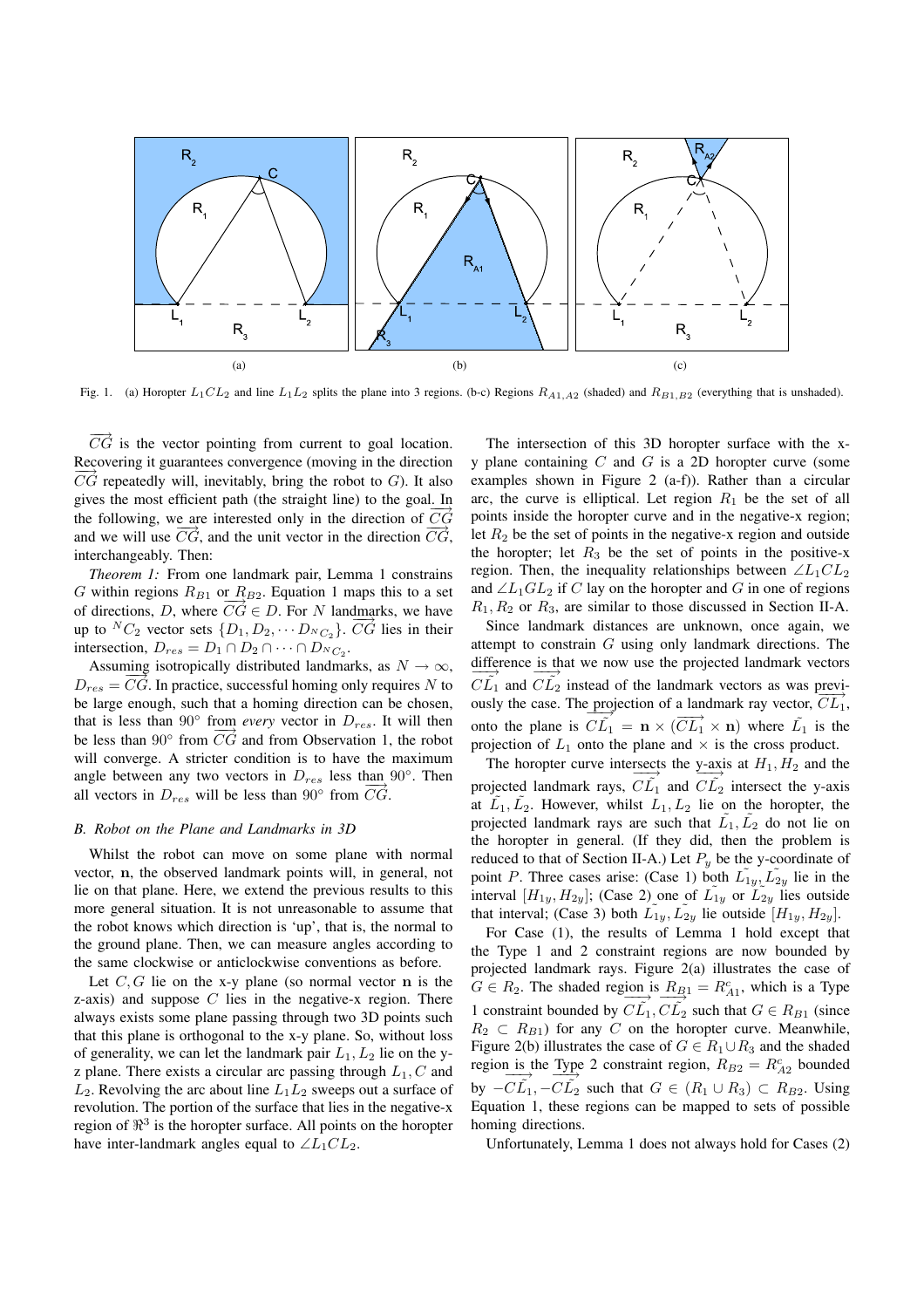

Fig. 2. Intersection of horopter with x-y plane. Regions  $R_{B1}$ ,  $R_{B2}$  constraining location of G are shaded. The complement regions,  $R_{A1}$ ,  $R_{A2}$  are unshaded. (a-b) Case1: both  $\tilde{L}_{1y}$ ,  $\tilde{L}_{2y}$  in  $[H_{1y}, H_{2y}]$ . (c-d) Case 2: one of  $\tilde{L}_{1y}$  or  $\tilde{L}_{2y}$  outside  $[H_{1y}, H_{2y}]$ . (e-f) Case 3: both  $\tilde{L}_{1y}$ ,  $\tilde{L}_{2y}$  outside  $[H_{1y}, H_{2y}]$ . (g-i) Intersection of hor

and (3) such as in the example configurations in Figures 2(c, d) for Case (2) and (e, f) for Case (3). Regions  $R_C$  are marked with diagonal hatching. In Figure 2(c), the Type 1 constraint,  $R_{B1}$  should contain  $R_2$ . However,  $R_C \subset R_2$  but  $R_C \not\subset R_{B1}$ . Likewise, in Figure 2(d), the Type 2 constraint,  $R_{B2}$  should contain  $R_1 \cup R_3$  but it misses out on  $R_C \subset R_1$ . This means that if G lay in  $R_C$ , there would exist configurations of  $L_1, L_2, C$ where G would not lie in the constraint region.

Two approaches are possible - the first is a non-conservative approach that uses all constraints arising from all landmark pairs. This method will very probably converge and in all

(thousands of) experiments (Section IV), was indeed observed to converge. A second approach uses only a subset of all the constraints and its convergence is theoretically guaranteed.

# **1. Non-conservative Method - Likely Convergence**

As a result of the above problem, Theorem 1 will no longer hold.  $D_{res}$  was previously defined as the intersection of *all* sets of possible homing directions arising from all the landmark pairs. This may not exist, so we will instead define  $\bar{D}_{res}$ , which is the intersection of the *largest number* of such sets.

One observes that the size of  $R_C$  tends to be small relative to the total region in which  $G$  can lie. For example, in the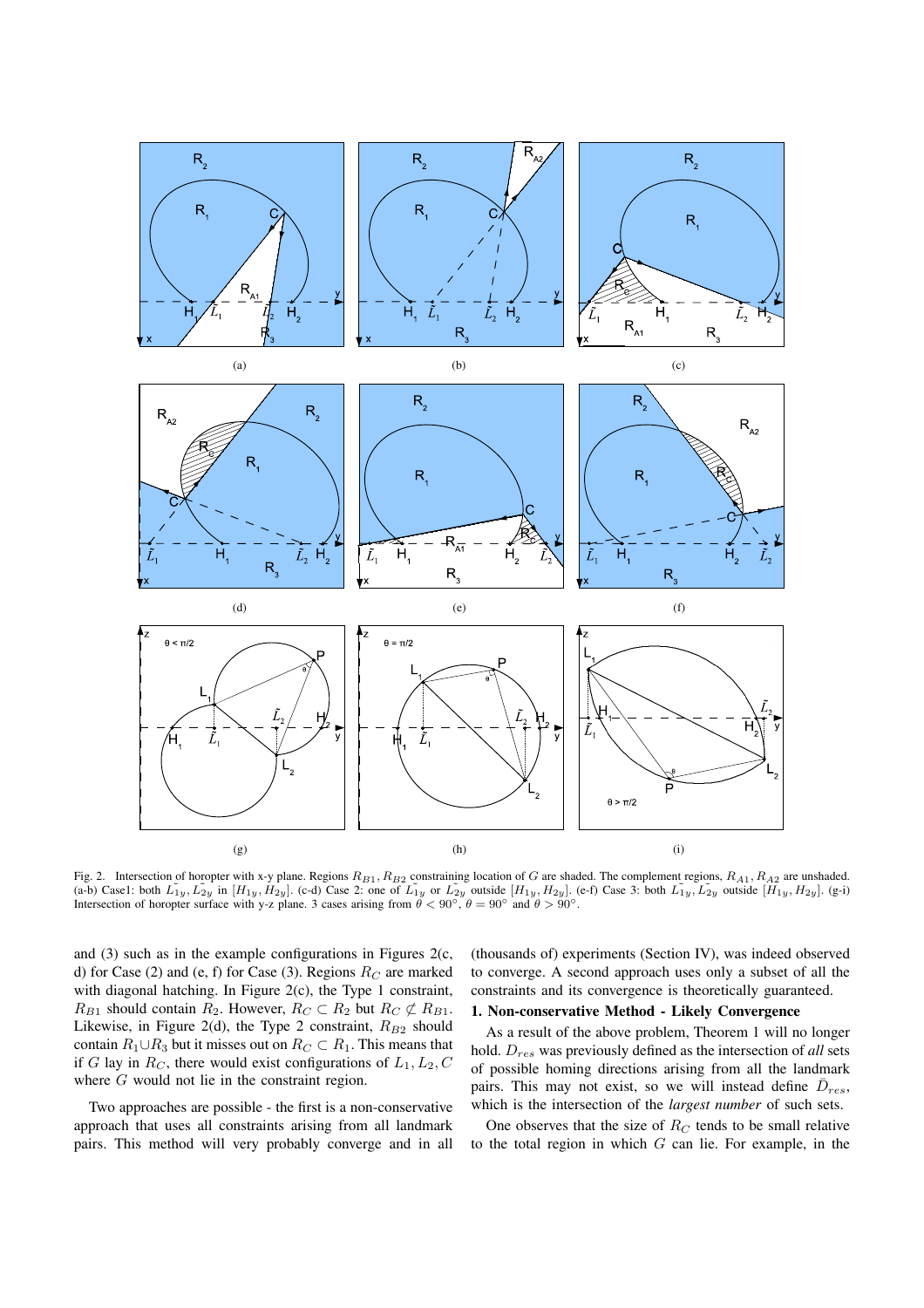case of  $G \in R_2$  and  $R_{B1}$  should contain  $R_2$  but misses out the  $R_C$  regions (Figures 2 (c, e)),  $R_C$  is largest when C is at the highest point on the horopter and  $\tilde{L_{1y}}, \tilde{L_{2y}}$  approach  $\pm \infty$ . Even then,  $R_C$  is small compared to all of region  $R_2$ .

Therefore, the probability of  $G \in R_C$  is actually rather small. Assuming N randomly scattered landmarks, out of  ${}^NC_2$ constraints, some proportion of constraints would give rise to these 'missed' regions,  $R_C$ , where there is potential for error. Of these, an even smaller number will actually be erroneous constraints, i.e.  $G \in R_C$ . These erroneous constraints map to a set of direction vectors that is 'wrong' in the sense that  $\overline{CG}$ is not in this set.

The direction  $\overrightarrow{CG}$  might not lie in  $\overrightarrow{D}_{res}$ . However, there is a good chance that  $\overrightarrow{CG}$  lies close to it, and in fact, there is a very high probability that  $\overrightarrow{CG}$  is less than 90° from a homing direction chosen from the set  $\bar{D}_{res}$  (eg: the average of all directions in  $\bar{D}_{res}$ ). In the highly unlikely event of a wrong estimate, that is,  $\overrightarrow{CG}$  being greater than 90 $\degree$  from the homing direction, the robot will make a step that takes it further away from the goal than it was at its last position.

However, this alone is insufficient to cause nonconvergence. The robot will move to a new position, leading to a change in the directions of the landmark rays, and a new estimate of the new homing direction is found. In order for the robot to *not* converge to  $G$ , it would have to obtain so many wrong estimates that it was going in the wrong direction most of the time. This requires a stacking of many improbable odds and indeed, in no experiment was non-convergence ever observed. Even so, there is a remote but finite chance of failure, which leads us to the next method.

# **2. Conservative Method - Guaranteed Convergence**

Assume the camera is mounted some distance above the ground and the x-y plane (we are working in the camera coordinate frame) is parallel to the ground. Homing motion is then restricted to this x-y plane. As before, landmark pair  $L_1, L_2$  lies on the y-z plane and the horopter surface is the surface swept out by revolving the arc  $L_1CL_2$  about the line  $L_1L_2$ , restricted to the half-space that has x-coordinates with the same sign as the sign of  $C_x$ .

There is a strategy for picking landmark pairs so that  $\tilde{L}_{1y}, \tilde{L}_{2y}$  lie in the interval  $[H_{1y}, H_{2y}]$ . This is the Case 1 configuration which is free of erroneous constraints:

*Lemma 2:* If a landmark pair,  $L_1, L_2$  is chosen such that one lies above the x-y plane and one lies below it, and such that  $\theta = \cos^{-1}(\overrightarrow{CL_1} \cdot \overrightarrow{CL_2}) \leq 90^\circ$ , then  $\overrightarrow{L_1}_y, \overrightarrow{L_2}_y \in [H_1y, H_2y]$ .

Here,  $\theta$  is always acute; it differs from the inter-landmark angle which can be acute or obtuse depending on how it is measured. The intersection of the horopter surface with the y-z plane is as shown in Figures  $2(g-i)$  which depict the three cases arising when the angle,  $\theta$ , between two landmark rays as observed at any point  $C$  on the horopter, is greater than, equal to or less than 90◦ . With one landmark above and one below the x-y plane, the line segment lying between  $L_1$  and  $L_2$  intersects the y-axis.  $\tilde{L_1}, \tilde{L_2}$  are the projections of  $L_1$  and  $L_2$  onto the x-y plane, whilst  $H_1$  and  $H_2$  are the intersections of the horopter with the plane.

If  $\theta \le 90^\circ$  (Figures 2(g) and (h)), it can be shown that  $\tilde{L_{1y}}, \tilde{L_{2y}} \in [H_{1y}, H_{2y}]$  is always true for any  $L_1, L_2$  satisfying these conditions. However, if  $\theta > 90^\circ$ , this is not always true, as the counterexample of Figure 2(i) demonstrates.

Using only landmark pairs that have  $\theta \le 90^\circ$  is a conservative method that ensures only correct constraints are used, in the noise-free case. However, most of the discarded constraints will in fact be correct, according to the earlier argument that the probability that  $G \in R_C$  is low. (Note that if insufficient pairs of landmarks meet the conditions of Lemma 2, one can still use the earlier, non-conservative method to home.)

The conservative method ensures Theorem 1 holds and  $\overrightarrow{CG} \in D_{res}$ . Hence, if there are sufficient landmarks such that a vector h which is within 90◦ of all direction vectors in  $D_{res}$  can be found, then moving in the direction of h will bring the robot closer to the goal. If this condition is met at each step of the robot's estimate and move cycle, convergence on G is guaranteed as per Observation 1.

### III. ALGORITHMS AND IMPLEMENTATION

| <b>Algorithm 1 Planar Robot, 3D Landmarks</b> |                                                                                                                                                            |
|-----------------------------------------------|------------------------------------------------------------------------------------------------------------------------------------------------------------|
|                                               | 1: while angular error, $\alpha_{ave} > \alpha_{thres}$ do                                                                                                 |
| 2:                                            | for $j = 1$ to K do                                                                                                                                        |
| 3:                                            | Select a pair $L_1^j$ , $L_2^j$ from set of landmark pairs with                                                                                            |
|                                               | known correspondence.                                                                                                                                      |
| 4:                                            | <b>if</b> (Conservative) and $((L_1^j, L_2^j \underline{\text{ are }} \underline{\text{ both }} \underline{\text{above }} \underline{\text{the}})$         |
|                                               | plane or both below) or $(cos^{-1}(CL_1^j \cdot CL_2^j) > 90^\circ)$                                                                                       |
|                                               | then                                                                                                                                                       |
| 5:                                            | continue to next j.                                                                                                                                        |
| 6:                                            | end if                                                                                                                                                     |
| 7:                                            | $\alpha_i =  \angle L_1^j CL_2^j - \angle L_1^j GL_2^j .$                                                                                                  |
| 8:                                            |                                                                                                                                                            |
|                                               | Find regions $R_{B1}$ , $R_{B2}$ as per Lemma 1 using projected landmark rays, $C\tilde{L}_1^j$ , $C\tilde{L}_2^j$ and $G\tilde{L}_1^j$ , $G\tilde{L}_2^j$ |
| 9:                                            | Find the set of possible homing directions $D_i$ .                                                                                                         |
| 10:                                           | Cast votes for $D_i$ .                                                                                                                                     |
| 11:                                           | end for                                                                                                                                                    |
| 12:                                           | Find bin(s) with votes $\gt$ vote <sub>thres</sub> . Mean direction is                                                                                     |
|                                               | homing vector, h. Calculate average $\alpha_{ave}$ .                                                                                                       |
| 13:                                           | Move robot by $StepSz * h$ .                                                                                                                               |
|                                               | 14: <b>end while</b>                                                                                                                                       |

The homing approach proposed in Section II involves finding sets of possible homing directions and obtaining the intersection of all or of the largest number of these sets. A voting framework accomplishes this quickly and robustly. The table of votes divides the space of possible directions of movement into voting bins. For planar motion, voting is done in the range  $\theta = [0, 360^\circ)$ . From the sets of possible homing directions  $\{D_1, D_2, \cdots, D_i, \cdots\}$ , votes for bins corresponding to the directions in each  $D_i$  are incremented, and the bin(s) with maximum vote (or with votes exceeding a threshold,  $vote_{thres}$ ) gives  $D_{res}$  or  $\overline{D}_{res}$ . When more than one bin has maximum vote, we take the average direction to be the homing vector, h. The non-conservative and conservative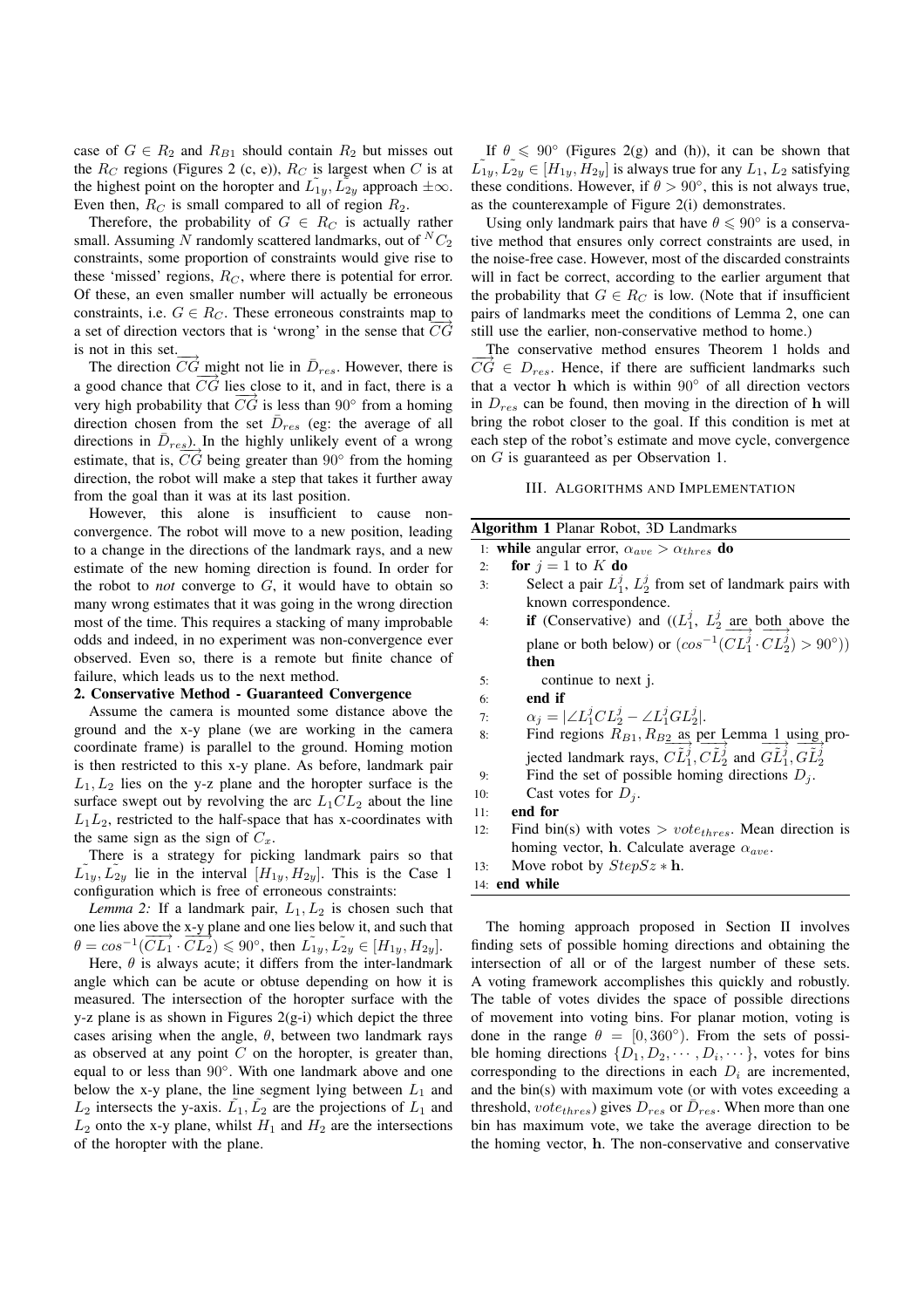approaches for homing with planar robots and 3D landmarks are implemented in Algorithm 1.

In the algorithm, K can be all  ${}^NC_2$  combinations of landmark pairs, or some random sample thereof. To sense whether the robot is far from or close to the goal, we average the inter-landmark angular error,  $\alpha_j = |\angle L_1^j \overline{C} L_2^j - \angle L_1^j \overline{G} L_2^j|$ over all j.  $\alpha_{ave}$  gives a measure of how similar the current and goal images are. Ideally, as the robot approaches the goal position,  $\alpha_{ave} \rightarrow 0$ . We specify that when  $\alpha_{ave} < \alpha_{thres}$ , homing is completed and the robot stops.  $\alpha_{ave}$  may be used to control the size of robot motion, the variable  $StepSz$ .

Note that Algorithm 1 is more efficiently implemented by using the directions mapped from  $R_{A1}$ ,  $R_{A2}$  instead of  $R_{B1}, R_{B2}$ , since the former regions are typically smaller. This way, less computations (incrementing of votes) occur. h, is then found from the *minimum* vote instead of the maximum.

### IV. EXPERIMENTS AND RESULTS

### *A. Simulations*

In the Matlab simulations, landmarks were randomly scattered within a cube of  $90 \times 90 \times 90$  units. The robot moves between randomly generated start and goal positions by iterating the homing behaviour. h was taken to be the average of the set of directions with maximum votes.

Firstly, for the noise-free case, 1000 trials were conducted for each of the planar conservative and planar non-conservative cases. Secondly, a series of experiments involving 100 trials each, investigated homing under outliers and Gaussian noise. Outliers were simulated by randomly replacing landmark rays with random vectors. The circle of possible directions of movement was divided into 360 voting bins (1<sup>°</sup> per bin). We tested for up to 40% outliers and for Gaussian noise with standard deviation up to 9°.

The robot successfully homed in all experiments. This confirms the theoretical convergence proof for the conservative case, and gives empirical evidence supporting the statistical argument for likely convergence in the non-conservative case.

In order to examine the quality of homing, we compute the directional error (angle between  $\overrightarrow{CG}$  and h), which measures how much the homing direction deviates from the straight line home. The histograms in Figure 3(a-d) summarize the directional error in the noise and outlier experiments.

Recall, from Observation 1 that a homing step will take the robot closer to the goal if h is less than  $90^\circ$  from  $\overrightarrow{CG}$ . For no noise and no outliers, all homing directions computed were indeed less than  $90^\circ$  from  $\overrightarrow{CG}$  (even for the non-conservative method). However, even with up to  $40\%$  of landmark rays being outliers, the number of homing estimates that were more than 90 $\degree$  from  $\overrightarrow{CG}$  was insignificant for the non-conservative case (Figure 3(b)), and less than  $8\%$  for the conservative case (Figure 3(a)). This means the robot was heading in the correct direction the vast majority of the time in spite of the outliers, hence homing was successful.

Successful convergence was observed in trials with Gaussian noise. Figures 3(c-d) illustrate the performance as the

Gaussian noise standard deviation is varied from  $0^{\circ}$  to  $9^{\circ}$ . Performance degrades gracefully with noise but the proportion of homing vectors with directional error greater than  $90°$  was once again insufficient to prevent convergence.

It is interesting to note that the planar non-conservative case outperformed the planar conservative case. Voting proved particularly robust to the incorrect constraints arising in the non-conservative case. Since correct constraints dominate in number, these form a robust peak in the vote space which requires large numbers of incorrect constraints voting *in consistency* with each other, to perturb from its place. However, the incorrect constraints are quite random and do not generally vote to a consistent peak at all; and the 'missed'  $R_C$  regions also tend to be small, so the total effect on the performance of the non-conservative case is quite minimal.

Conversely, although the conservative case guarantees convergence, that guarantee comes at the cost of throwing away all constraints that are not certain to be correct. In the process, many perfectly fine constraints are discarded as well. Thus, the set of directions with maximum votes was larger, and the average direction (taken as the homing direction) deviated further from  $CG$ , compared to the non-conservative method.

### *B. Real experiments*

**Grid trials:** A camera captured omnidirectional images of some environment at every 10 cm in a 1 m x 1 m grid. With some point on the grid as the home position, the homing direction was calculated at every other point on the grid. The result is summarized in a vector-field representation where each vector is the direction a robot would move in if it was at that point in the field. By taking each point on the grid in turn to be the home position, we can examine how the algorithm performs in that environment for all combinations of start and goal positions (marked with a '+') within the grid.

All experiments were successful. Figure 3(e-h) shows sample results from the 3 different environments. Landmarks were SIFT features [22] matched between current and goal images.

The high-resolution (3840 x 1024) Ladybug camera [25] captured images of a room (Figure  $3(k)$ ) and an office cubicle (l). Figure 3(e,f) are results for the room using conservative and non-conservative algorithms respectively. Room images were taken with the camera 0.85 m above the ground. This is necessary for the conservative method, which requires landmarks both above and below the image horizon. (In contrast, cubicle images were taken with the camera lying on the floor and were unsuitable for the conservative algorithm since everything below the horizon is featureless ground.)

Both conservative and non-conservative methods homed successfully in Figure 3(e,f). Since the conservative method discards many constraints, the homing direction deviated further from  $\overrightarrow{CG}$ , compared to the non-conservative method which gave more direct homing paths. Nevertheless, it is clear that a robot placed anywhere within the grid will follow the vectors and eventually reach the goal position.

Figure  $3(g)$  demonstrates successful homing in the cubicle environment using the non-conservative method. We also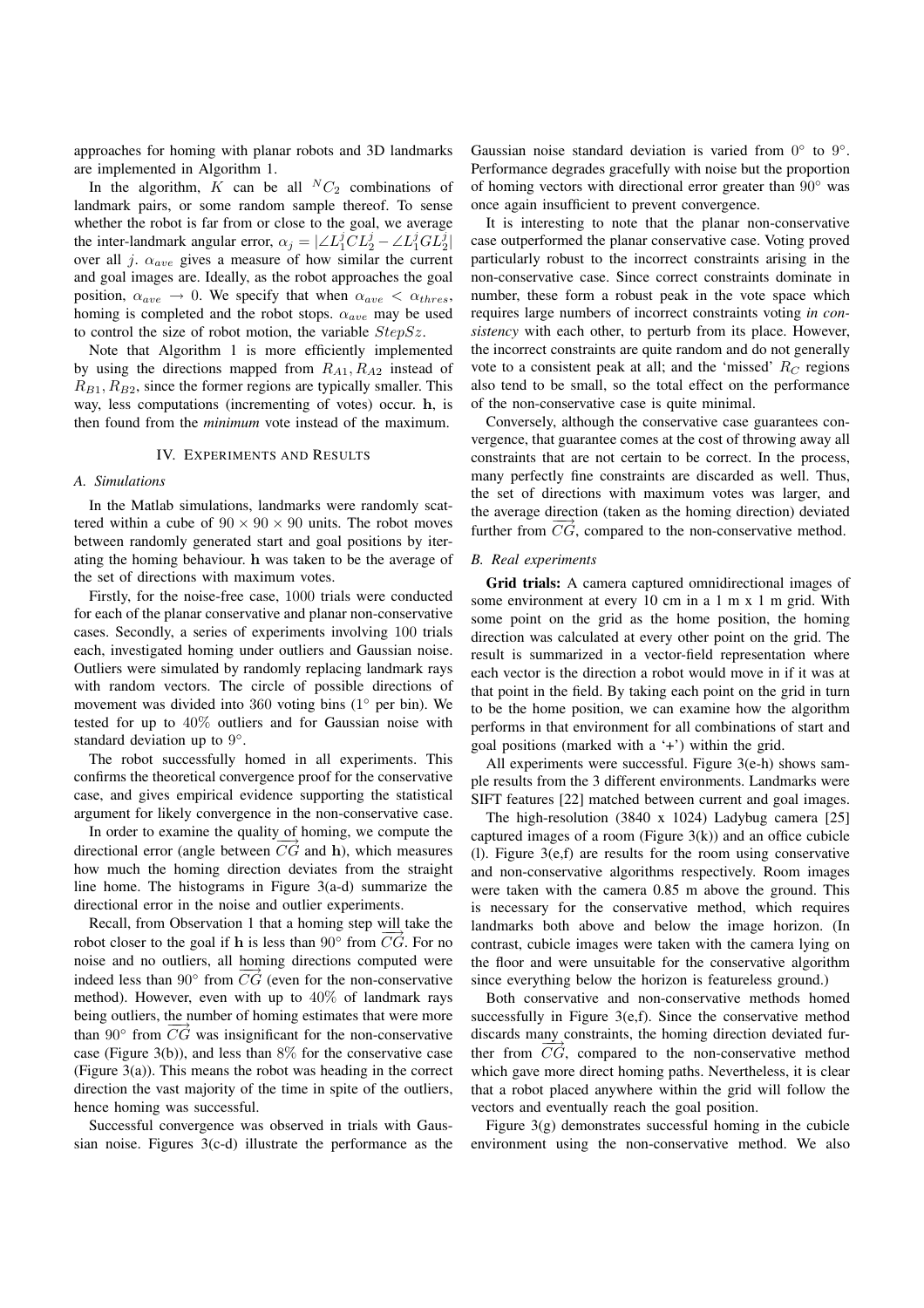

Fig. 3. (a-d) Homing direction under outliers and Gaussian noise. (e-f) Grid trials for room, comparing conservative and non-conservative methods. (g-h) Grid trials in cubicle and outdoors. (i) Effect of varying number of landmarks (j) Robot's view in atrium experiment. (k) High-resolution panorama taken in a room with an elevated camera and (l) taken in a cubicle with camera on the floor. (m) Low-resolution panorama taken outdoors.

tested the algorithm on a low-resolution (360 x 143) outdoor image set supplied by authors of  $[17, 21]$ . Figure 3(m) is an example image from the set and 3(h) is a sample result. Interestingly, the low-resolution outdoor images gave smoother vector fields than the high-resolution, indoor ones. We believe this is due to a more even distribution of landmarks outdoors, whereas indoors, features tend to be denser in some areas of the image but are very sparse in other areas, leading to a bias in some directions. However, convergence is unaffected and homing paths remain fairly straight.

**Robot trials:** Videos at [26]. A holonomic wheeled robot [27] homed in various environments including an office and a building atrium. The robot performed local homing multiple times to move along a chain of goal positions (simplest instance of the topological maps mentioned in Section I) in

order to get from one part of the environment to another. Snapshots were captured at intermediate goal positions and stored in the chain. An Omnitech Robotics fish-eye lens camera [28] was mounted pointing upwards, giving views such as Figure 3(j), where the image rim corresponds to the horizon.

Homing was successful to within the order of a few centimeters, in the presence of mismatched landmarks, moving objects (leading to bad landmark points) and illumination changes.

# V. DISCUSSION

**Robustness to outliers:** In methods such as [11, 12, 10, 20], a series of vectors,  $\{M_1, M_2 \cdots M_N\}$ , are derived from landmark bearings by some rule, and the average direction is taken as the homing vector,  $M_{res} = M_1 + M_2 + \cdots + M_N$ . Unfortunately, this average is sensitive to outliers which can